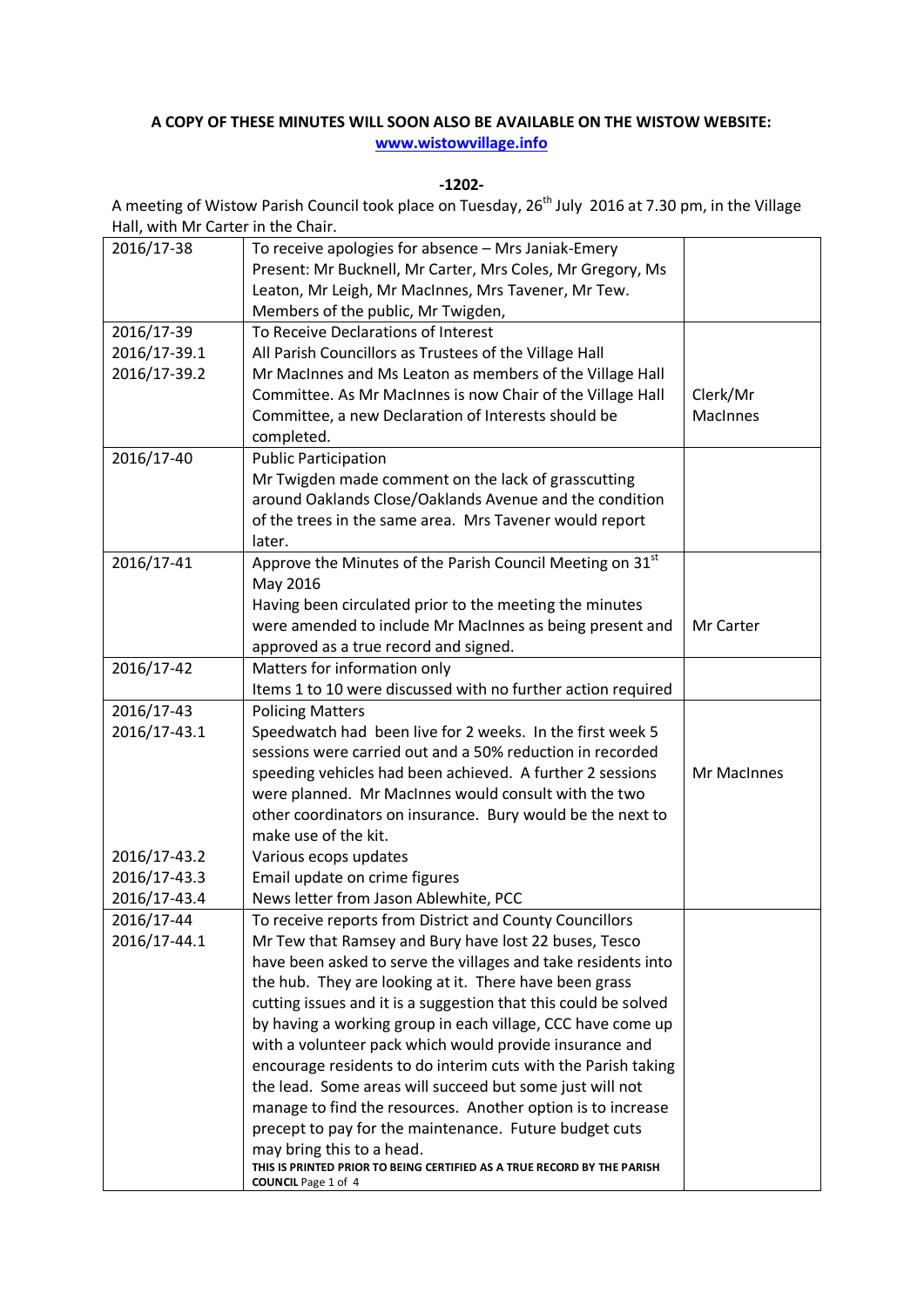|                                                             | $-1203-$                                                                                                              |             |  |  |  |  |
|-------------------------------------------------------------|-----------------------------------------------------------------------------------------------------------------------|-------------|--|--|--|--|
| 2016/17-44.2                                                |                                                                                                                       |             |  |  |  |  |
|                                                             | Mr Bucknell reported that a discussion at HDC had resulted<br>in some grass cutting in the market towns taking place. |             |  |  |  |  |
|                                                             | Citizens' Advice had moved into Pathfinder House. The                                                                 |             |  |  |  |  |
|                                                             | Devolution consultation was taking place, combining South                                                             |             |  |  |  |  |
|                                                             | Cambs, Huntingdonshire and Cambridge City and having 1                                                                |             |  |  |  |  |
|                                                             | Chief Executive would give a saving in the order of £200K. A                                                          |             |  |  |  |  |
|                                                             | voting slip is coming out again to ensure all voters are                                                              |             |  |  |  |  |
|                                                             | registered, he asked that people are encouraged to                                                                    |             |  |  |  |  |
|                                                             | complete and return.                                                                                                  |             |  |  |  |  |
| 2016/17-44.3                                                | Mrs Tavener had made some progress on finding out which                                                               |             |  |  |  |  |
|                                                             | trees and land belong to Luminus and which to HDC but had                                                             |             |  |  |  |  |
|                                                             |                                                                                                                       |             |  |  |  |  |
|                                                             | some more work to do.<br>Finance                                                                                      |             |  |  |  |  |
| 2016/17-45                                                  | The Financial Statement and Cashflow for June/July was                                                                |             |  |  |  |  |
|                                                             | discussed and agreed. The Clerk reported that there was a                                                             |             |  |  |  |  |
|                                                             |                                                                                                                       |             |  |  |  |  |
|                                                             | 6p discrepancy on the bank statement, it was agreed to<br>write this off.                                             |             |  |  |  |  |
| 2016/17-45.1                                                | payment of the following was approved                                                                                 |             |  |  |  |  |
|                                                             |                                                                                                                       |             |  |  |  |  |
|                                                             | CGM grass cutting<br>£2190.0<br>New invoice for £690 plus £1500 from cheque destroyed in                              |             |  |  |  |  |
|                                                             | post                                                                                                                  |             |  |  |  |  |
|                                                             | Mrs P Coles, salary<br>£247.47                                                                                        |             |  |  |  |  |
|                                                             | Mrs P Coles, expenses<br>£13.70                                                                                       |             |  |  |  |  |
|                                                             | Westcotec, speedwatch kit<br>£2880.00                                                                                 |             |  |  |  |  |
|                                                             | To be paid in July                                                                                                    |             |  |  |  |  |
| 2016/17-45.2                                                | CGM grass cutting<br>£570.00                                                                                          |             |  |  |  |  |
|                                                             | Mrs P Coles, salary<br>£195.28                                                                                        |             |  |  |  |  |
|                                                             | Mrs P Coles, expenses<br>£11.06                                                                                       |             |  |  |  |  |
|                                                             | Mr G MacInnes expenses<br>£64.57                                                                                      |             |  |  |  |  |
|                                                             | c) Income in June, CCC for grass cutting £474.33, HMRC VAT                                                            |             |  |  |  |  |
|                                                             | refund, £974.27 and interest from Barclays £1.97                                                                      |             |  |  |  |  |
|                                                             | Income in July, £800 from Bury PC, their contribution to                                                              |             |  |  |  |  |
|                                                             | speedwatch kit.                                                                                                       |             |  |  |  |  |
| 2016/17-46                                                  | Correspondence                                                                                                        |             |  |  |  |  |
| 2016/17-46.1-4                                              | Items 1-4 were discussed with no further action required.                                                             |             |  |  |  |  |
| 2016/17-47                                                  | To consider any Planning Applications received and planning                                                           |             |  |  |  |  |
|                                                             | related issues                                                                                                        |             |  |  |  |  |
| 2016/17-47.1                                                | None                                                                                                                  |             |  |  |  |  |
| 2016/17-47.2                                                | Registering a community asset, the Clerk had downloaded                                                               | Clerk       |  |  |  |  |
|                                                             | the form from HDC and also sent round details from the                                                                |             |  |  |  |  |
|                                                             | CAMRA site. If the community register the asset it requires a                                                         | Mr Carter   |  |  |  |  |
|                                                             | group of 21 who must be on the electoral register. It was                                                             |             |  |  |  |  |
|                                                             | agreed to put the link on the website. Mr Carter would                                                                |             |  |  |  |  |
|                                                             | contact the Planning Dept to ask about timing.                                                                        |             |  |  |  |  |
| 2016/17-48                                                  | <b>Highways Report/Traffic Matters</b>                                                                                |             |  |  |  |  |
| 2016/17-48.1                                                | MVAS, a formal quote is now needed, to include data                                                                   | Mr Leigh/Ms |  |  |  |  |
| collection and installation. It is 4 -6 weeks from order to |                                                                                                                       | Leaton      |  |  |  |  |
|                                                             | fitting. National Grid need to know where the local                                                                   |             |  |  |  |  |
|                                                             | electricity distributor is.                                                                                           |             |  |  |  |  |
|                                                             | THIS IS PRINTED PRIOR TO BEING CERTIFIED AS A TRUE RECORD BY THE PARISH<br><b>COUNCIL Page 2 of 4</b>                 |             |  |  |  |  |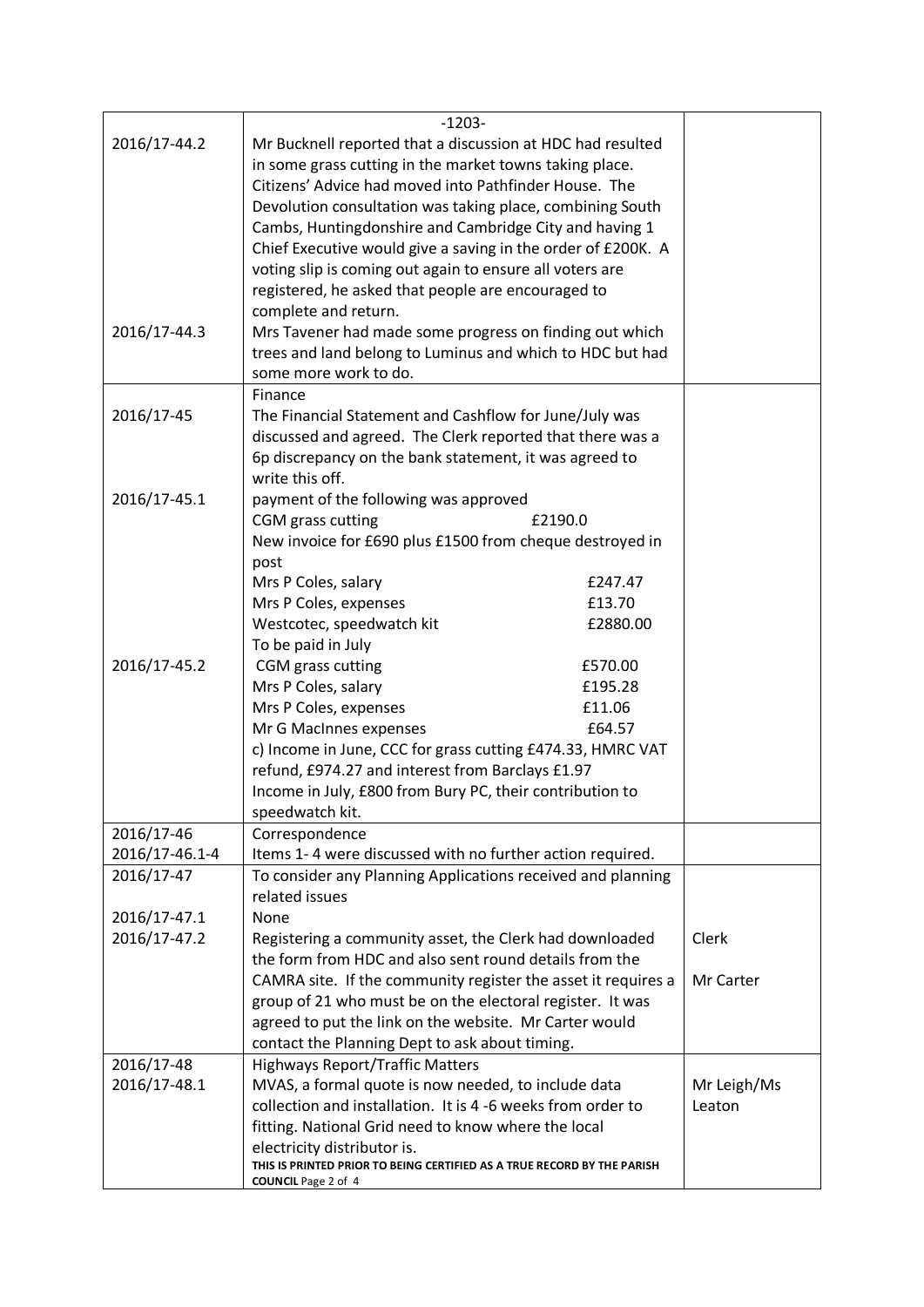|              | $-1204-$                                                                                                                    |                        |
|--------------|-----------------------------------------------------------------------------------------------------------------------------|------------------------|
| 2016/17-48.1 | The Clerk had approached a resident on Hill Road who had                                                                    | Mr Leigh               |
|              | agreed to consider locating CCTV on his property. Mill Road                                                                 |                        |
|              | location would be less of a challenge as there are a few                                                                    |                        |
|              | options. Now that we know it is feasible and the costs -                                                                    |                        |
|              | £1000 per installation $-$ are known, we have to decide                                                                     | <b>All Councillors</b> |
|              | whether it is necessary. Opinions are split and                                                                             |                        |
|              | considerations are: what will be done with the information,                                                                 |                        |
|              | only two big burglaries in 20 years, running costs of approx                                                                |                        |
|              | £100 p a, signs going up will provide a deterrent, will it                                                                  |                        |
|              | change the feel of the village. Councillors were asked to                                                                   |                        |
|              | consider all the pros and cons for a vote at the next meeting.                                                              |                        |
| 2016/17-48.2 | Mr Tew reported that the Highways open days had been a                                                                      |                        |
|              | great success. It is time for the Local Highways                                                                            |                        |
|              | Improvement Scheme applications.                                                                                            |                        |
| 2016/17-48.3 | Mr Tew reported that he carries out monthly pot hole                                                                        |                        |
|              | checks. After the recent storms, drains were having                                                                         |                        |
|              | problems coping and gravel had been washed away. Mr                                                                         |                        |
|              | Leigh to contact Brian Murdoch as there are gulley suckers<br>available to help with the drains.                            | Mr Leigh               |
| 2016/17-48.4 | Schedule of second weed treatments had been issued, Mr                                                                      |                        |
|              | MacInnes reported that the first treatment had not taken                                                                    |                        |
|              | place. They had been affected by rain.                                                                                      |                        |
| 2016/17-49   | <b>Maintenance Issues</b>                                                                                                   |                        |
| 2016/17-49.1 | Mr Carter and Mr MacInnes had continued their playground                                                                    |                        |
|              | repairs. The rubber matting under the swings is perished                                                                    | Mr Carter/Mr           |
|              | and replacement will be added to the grant application.                                                                     | <b>MacInnes</b>        |
|              | The Clerk asked whether the hedge needed to be trimmed,                                                                     |                        |
|              | she would contact Mr Burton to ask him to de-bramble.                                                                       | Clerk                  |
| 2016/17-49.2 | Risk assessment forms were up to date and filed.                                                                            |                        |
| 2016/17-49.3 | Grass complaints had already been covered. HDC run their                                                                    |                        |
|              | grasscutting as a business and would not relinquish or make                                                                 |                        |
|              | a contribution to grass cutting if we took it on. We would                                                                  |                        |
|              | have to quote to Luminus for the contract.                                                                                  |                        |
| 2016/17-50   | Administration issues                                                                                                       |                        |
| 2016/17-50.1 | The Clerk had invited a potential Parish Councillor to the                                                                  |                        |
|              | meeting but he had not arrived. She had prepared a job                                                                      |                        |
|              | advert to be delivered with the lighting survey. Mr Bucknell<br>suggested a possible candidate for the Clerk's position. Mr | Mr Carter              |
|              | Carter will approach her.                                                                                                   |                        |
| 2016/17-50.2 | The survey was split up between Councillors and they would                                                                  |                        |
|              | try and speak to residents in the first instance, if no reply                                                               | All                    |
|              | then the survey would be posted through the door and                                                                        |                        |
|              | collected later.                                                                                                            |                        |
| 2016/17-50.3 | No one had attended the CAPALC catch up day.                                                                                |                        |
| 2016/17-51   | Working parties feedback and updates                                                                                        |                        |
| 2016/17-51a  | Litter - nothing to report                                                                                                  |                        |
| 2016/17-51b  | Countryside- Mr Gregory had been walking the footpaths.                                                                     |                        |
|              | Mr Carter had reforwarded ROWIP information as it may be                                                                    |                        |
|              | relevant to a new circular walk.                                                                                            |                        |
|              | THIS IS PRINTED PRIOR TO BEING CERTIFIED AS A TRUE RECORD BY THE PARISH<br><b>COUNCIL</b> Page 3 of 4                       |                        |